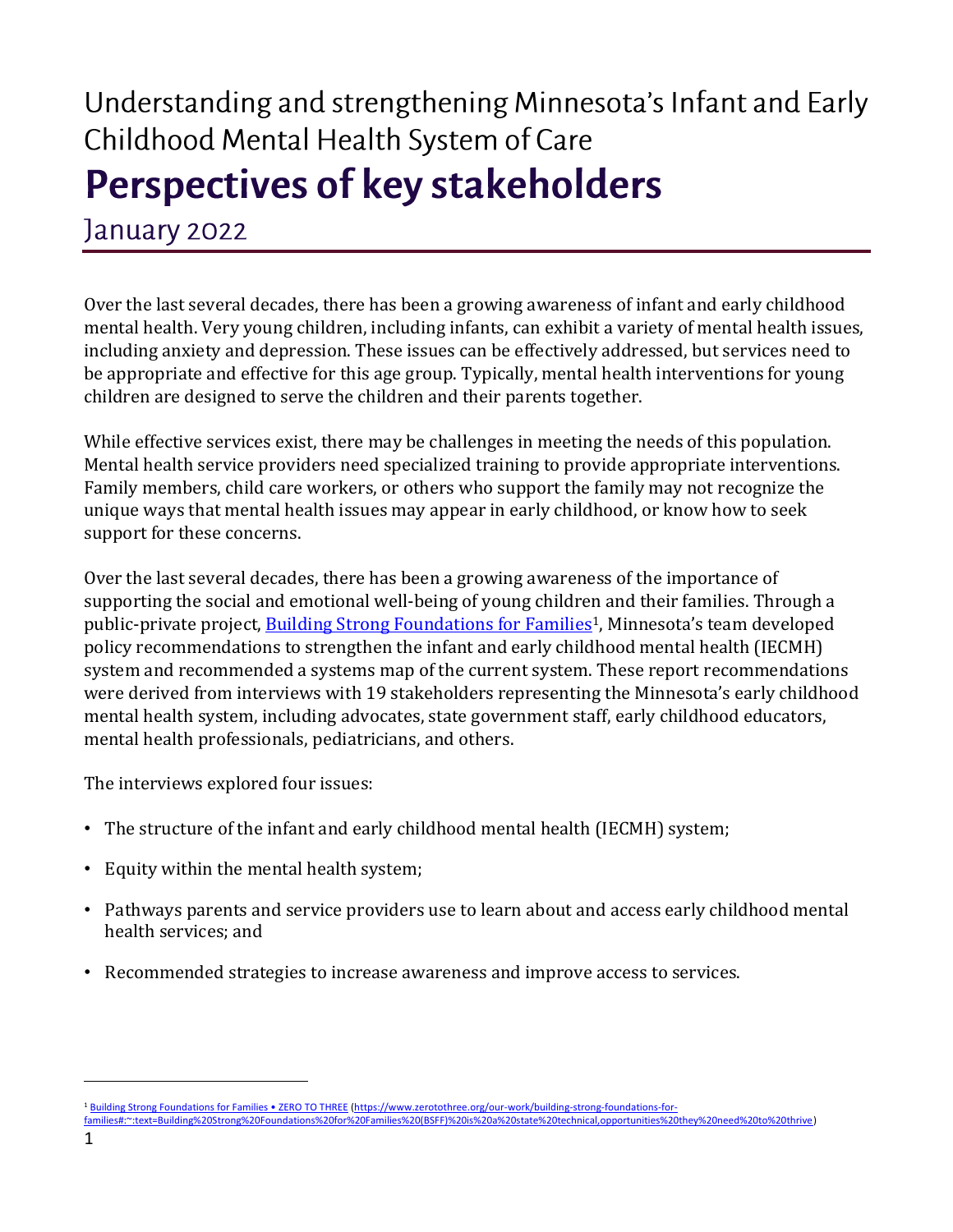

## What is included in Minnesota's Infant and Early **Childhood Mental Health (IECMH) system?**

Respondents were first asked to define the IECMH system, and to describe the types of services and entities that are included within this system.

### The Minnesota Department of Human Services (DHS) is building infrastructure for a variety of evidence-based interventions for young children and families



It can be helpful to think about infant and early childhood mental health services as a multi-tiered system. Some individualized services are needed by a relatively small number of children exhibiting clear signs of social-emotional distress.

While these individualized services are a critical part of the system, it is also important that universal and targeted services are available.

Universal services are those that should be available to help all young children achieve positive social and emotional well-being. Targeted services may include early intervention or preventive services for children with emerging challenges or children who may be at higher risk of developing concerns.

The Minnesota Department of Human Services (DHS) has been building capacity for IECMH services. While some of this work has focused on training and supporting child care workers (which may be considered a targeted intervention), much of this effort has focused on training mental health professionals to work effectively with very young children and their families.

This initiative has trained providers to use the Diagnostic Classification of Mental Health and Developmental Disorders of Infancy and Early Childhood (DC:0-5), a developmentally appropriate assessment process for children ages birth through five-years-old. They have also been building capacity of the system to provide several different evidence-based interventions for young children and their families. These services include:

• **Attachment Bio-behavioral Catch-up (ABC)**: a treatment that supports parents in building a strong attachment with their young children;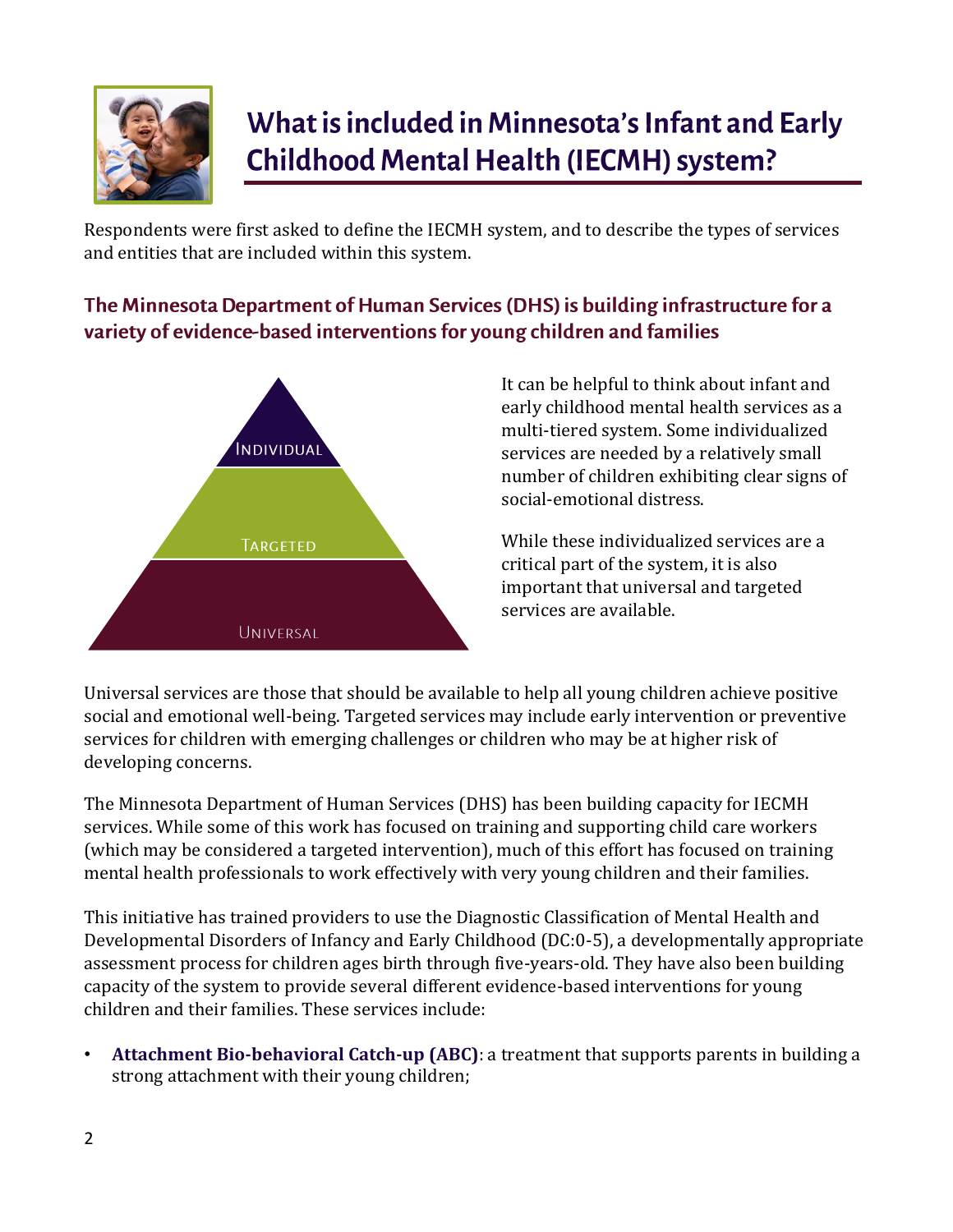- **Child Parent Psychotherapy (CPP)**: a family-based trauma treatment that treats the parent and child's trauma at the same time; and
- **Parent Child Interaction Therapy (PCIT)**: a family treatment that supports parents in building a strong relationship with their children and provide clear directions for disruptive behavior.

#### Interviewees described the DHS-funded services as high-quality, though some argued for broader access to training opportunities

There was consensus that the services promoted and supported by DHS are high quality and effective services. At the same time, some people expressed concern that the list of supported interventions is fairly narrow, and not universally available across the state. While the number of providers trained to deliver these services has increased, some people expressed concern about the pace of dissemination and the time and cost required to obtain and maintain certification. Some felt that the definition of "evidence-based early childhood mental health services" should be expanded to include other promising approaches, and that providers needed more access to training. Several people highlighted the value of having other training opportunities, such as those offered through the Minnesota Association for Children's Mental Health (MACMH).

*"[The DHS-funded services] include only the best services, not 'junk.' "*

*"Originally, I was very much in the world of the elite group of DHS grantees providing evidence-based services. There are a lot of other providers who do not have DHS grant funding. We need to look at other available registries available for evidence-based service models and broaden our lens."*

#### There was widespread agreement that specialized mental health services are not widely available in rural areas

One of the most common concerns raised by interviewees was that specialized early childhood mental health services are not available in rural areas. They identified a number of reasons for the shortage, including:

- **Limited numbers of providers** with specialized training in meeting the mental health needs of young children and their families
- **Transportation barriers**, as families may have to travel long distances to receive services
- **Wait lists**, with families often needing to wait months to receive an appointment for an assessment or services.

*"There are access and availability issues depending on where you are. There may be only one agency providing diagnostic services, or it's 3 hours away. "*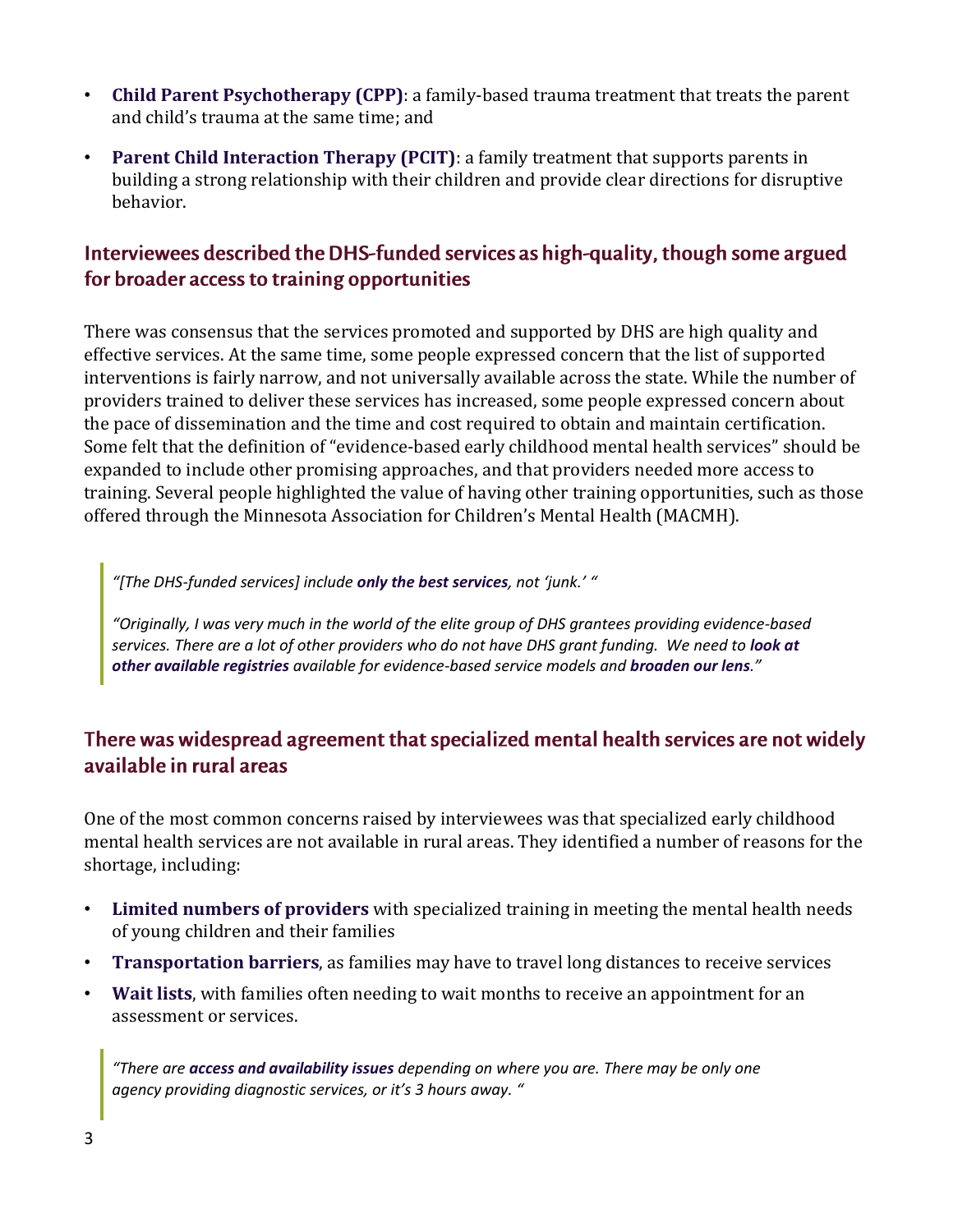*"Services in rural areas are less capable of dealing with high-end mental health needs of kids."*

*"Access can be a barrier in rural areas, due to a lack of workforce. The goal is to be accessible statewide, but that's not necessarily the case."*

#### The IECMH system should be seen as including a full continuum of supports to promote positive mental health/well-being

In addition to specialized early childhood mental health services, interviewees felt that a number of other systems play a vital role in supporting early childhood development and socioemotional well-being. Four systems were described most often as being a critical part of the early childhood mental health system:



Child care/early childhood<br>education  $\overrightarrow{H}$  Schools







Health care **Public health/early childhood home** visiting

These four service sectors were seen as especially important in the early childhood mental health system, as they represent services and supports that engage many young children and their families. Given their access to families, and their role in providing care and support to these populations, they were described as critical partners in the early childhood mental health system of care. Not only do these systems provide a context for directly providing services and supports, but they also play important roles in recognizing early childhood mental health issues and providing education or resources to parents.

*"I would describe the system as promotion and prevention and early intervention and treatment directed at children, families, and communities. Whatever services fit into those categories - they are all really important."*

*"Anyone serving young children and families should be part of the system and should have the knowledge and skills to do the work. We need to focus on the full spectrum through promotion, prevention, intervention, advocacy, etc."*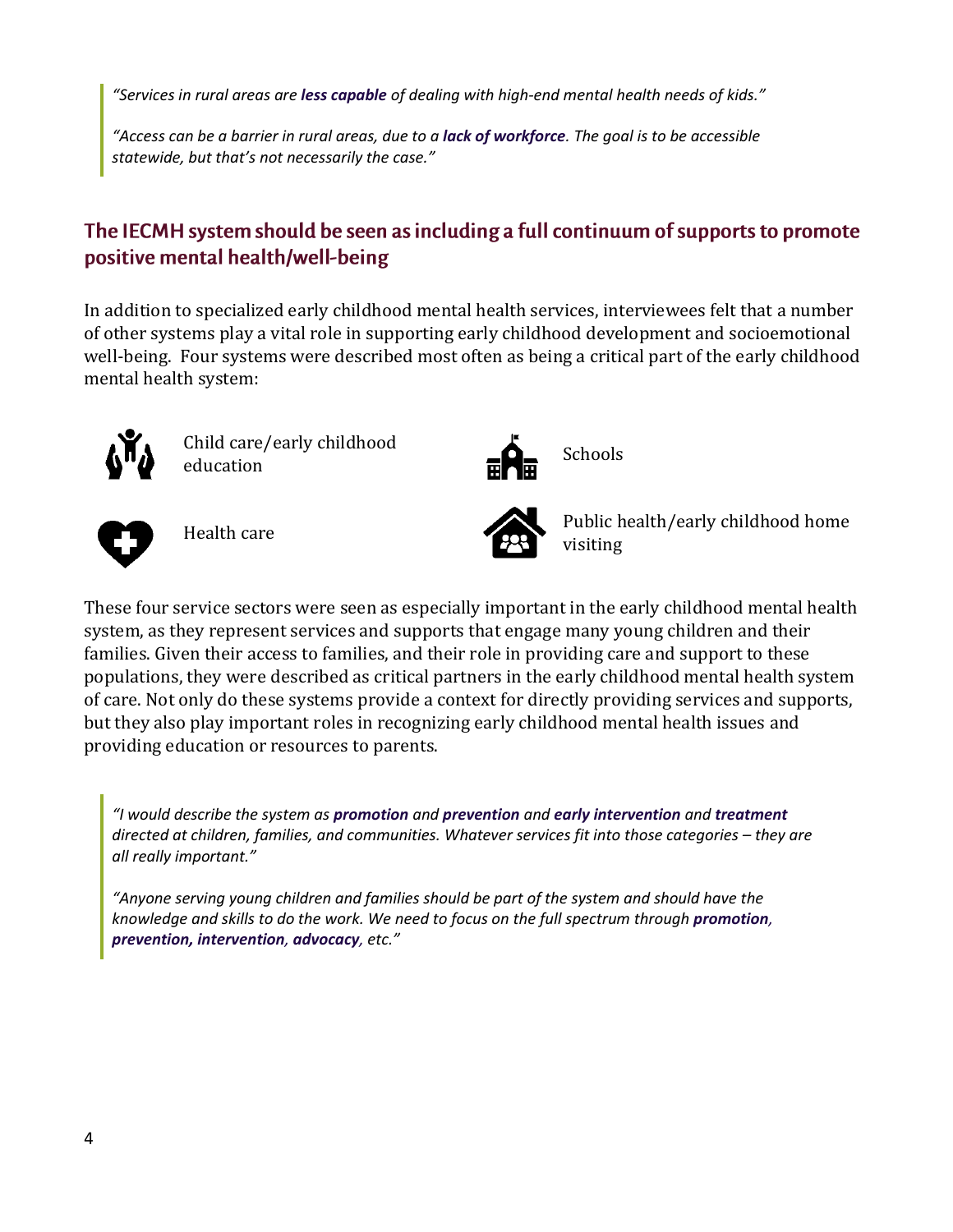

### What does an equitable mental health system for young children look like?

Interviewees were asked to share their visions of what "equity" means for early childhood mental health, and what an equitable system of care would look like in Minnesota. Four primary themes emerged from their responses.



#### Services should be individualized, so that every child has access to services to meet their specific needs

The first theme was that equity requires services to be tailored to meet the needs of each child and family. This individualization ensures that service approaches are not "one size fits all", but are designed to meet the child/family's individual support needs and appropriate based on factors such as race/ethnicity, gender, language, socioeconomic status, and other factors.

*"Equity means that everyone gets what they need when they need it. We know that there are different needs for different populations due to disparities within the community."*

*"Equity means accessing services to meet individual needs of children and families. Equity doesn't mean equal - what one child and family needs is different from another (based on socio-economics, language, academic needs, etc.)."*

#### The system requires a diverse workforce, which is especially challenging to achieve in rural communities

Second, many interviewees highlighted the importance of having mental health professionals who reflect the diversity within the overall population of families. Several noted that it can be challenging to find providers of color who are trained in specialized early childhood mental health protocols. Several described specific barriers to strengthening workforce diversity in rural communities, based on factors such as isolation and bias/discrimination.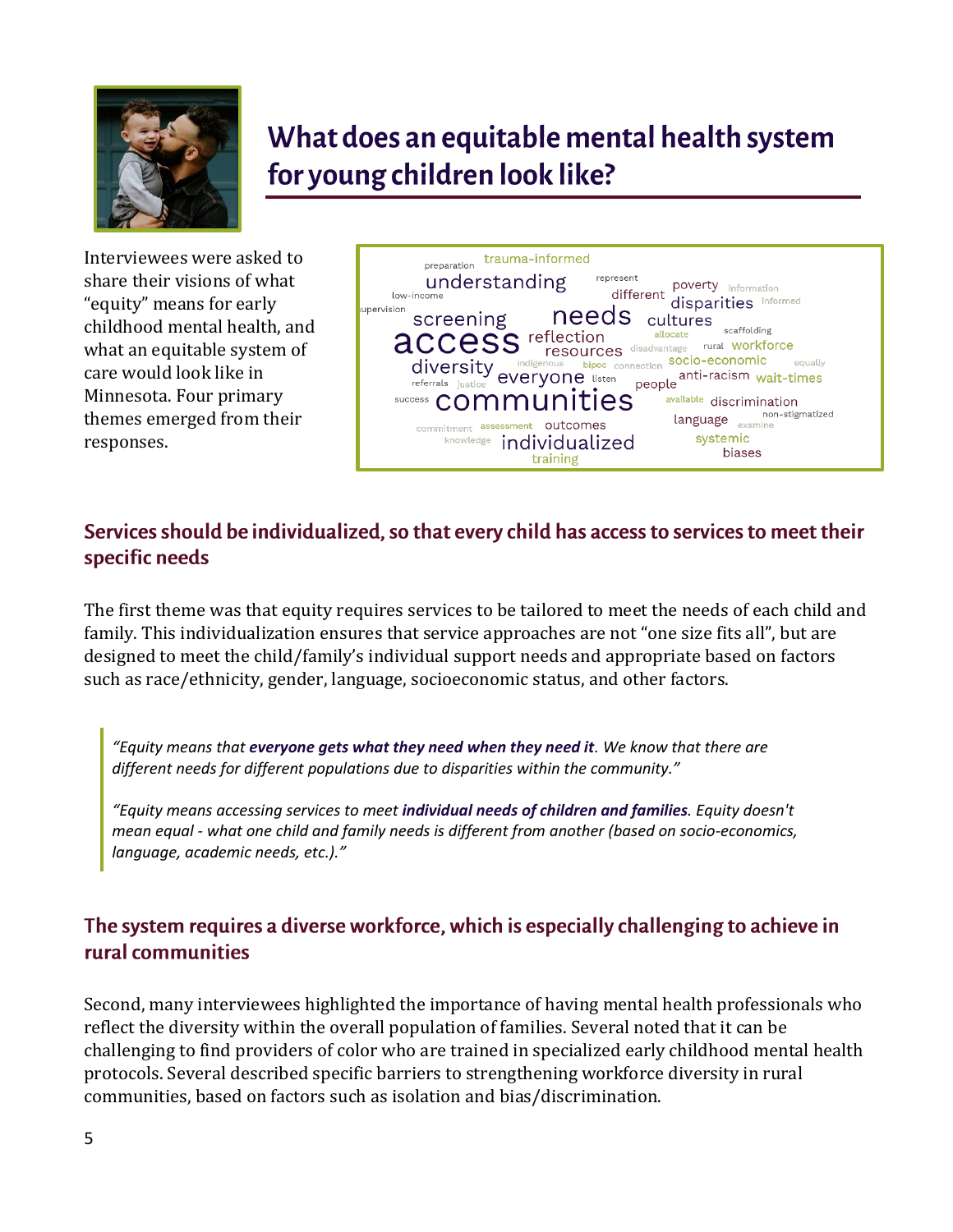*"We're not there yet, but having professionals who reflect the communities that they serve is incredibly important."*

*"African American children should be served by African American therapists. There aren't enough of them in the state for us to be able to do that. I don't actually know anyone in rural MN who fits that bill...and it's a finite number in the Twin Cities."*

#### Equity requires early childhood mental health resources to be culturally-adapted and translated into multiple languages

Third, multiple informants talked about the importance of ensuring that written materials related to early childhood mental health or available services are accessible to all families. This includes not only translating materials and making them widely available, but also adapting the material as needed to ensure that the information and presentation are culturally-relevant and accessible. Interviewees had varying perspectives regarding the current success of these efforts. Many felt that the importance of this work was clearly understood, but not always carried out in practice.

*"Providers who identify with different populations translate materials – sometimes literally but also translating culture. In terms of resources and access, we're nowhere near where we need to be."*

*"We need to create awareness of the importance of cultural adaptations with the people creating materials, to help them understand whether the resource is friendly from a DEI lens."*

#### It is important that providers and systems serving young children and their families address racism and bias

Fourth, stakeholders emphasized the importance of ongoing work at individual and systemic levels to understand bias and combat racism. At the individual level, several people talked about the need for all providers working with young children to deeply reflect on their own perceptions and biases, and to develop strategies for ensuring equitable services. At the system level, it was noted that the early childhood has a disproportionately high number of White female workers. Several interviewees noted the way that this limited workforce diversity can result in bias being inadvertently built into services, resources, and policies.

*"We're a bunch of white women creating systems and plans. Those barriers that we're putting in place as we create resources is unintentional. We need to be aware or else we will perpetuate the bias."*

*"We need to help providers examine their own biases. This is hugely important…having providers do their own work and reflection."*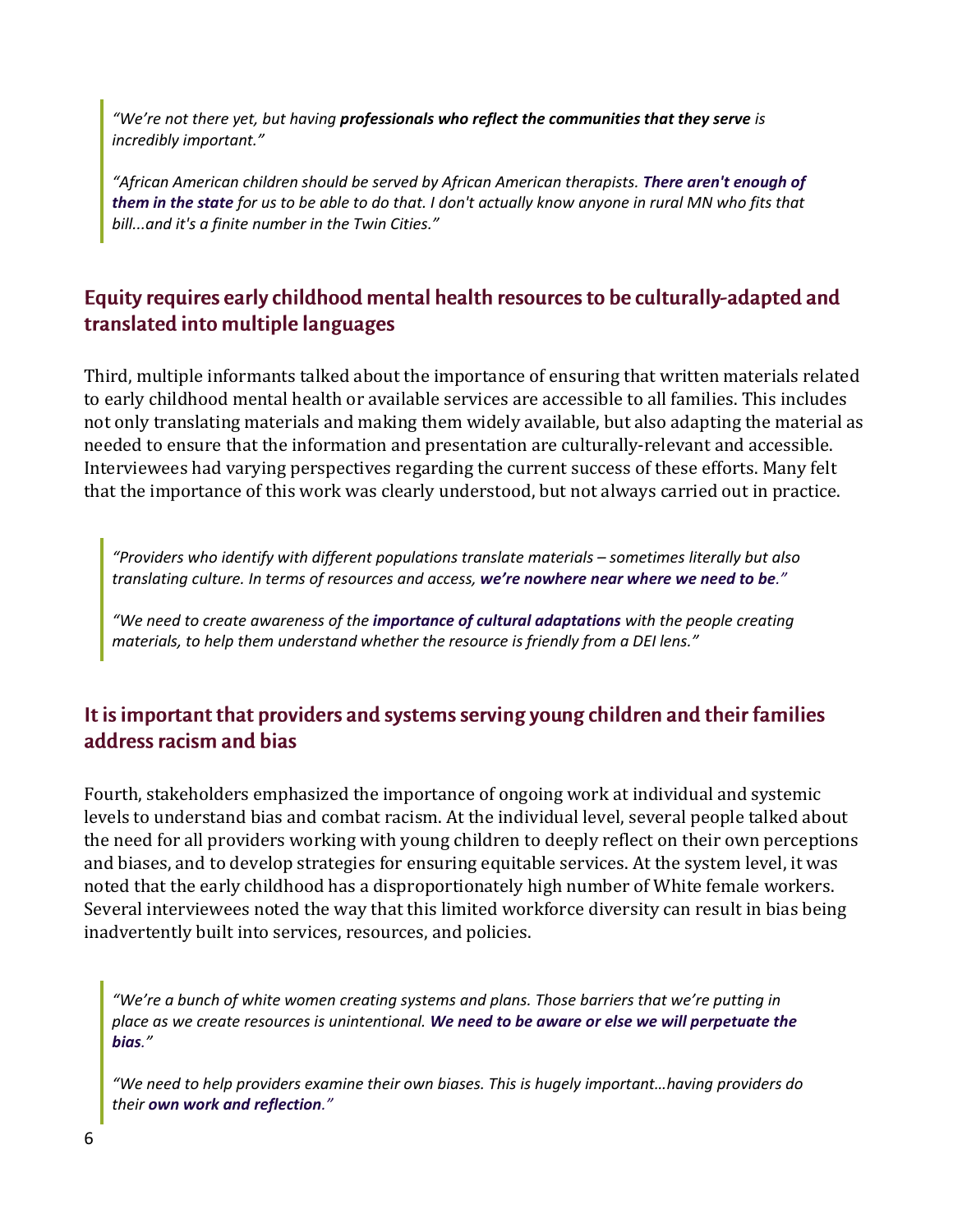

### How do parents learn about and access IECMH services?

#### Parents are often referred to IECMH though child- and family-serving programs

There was strong consensus that many families first learn about early childhood mental health and available support services through the four systems described above: child care/early childhood education; health care; schools; and public health or home visiting programs. Staff from these agencies play a vital role in recognizing potential mental health concerns, addressing these concerns within their own systems, and connecting parents to other specialized services. Parents who are concerned about their child's development or behavior often talk first to providers in these systems, making them an important "first responder" in early childhood mental health.

*"Pediatricians have a lot of access to families and can be a great referral system."*

*"Parents access services through a referral process. A lot of times, parents come through the early childhood education system."*

*"Parents access services through public health – if they are involved in home visiting or receiving any family health service, that is a big referral source and access point for families."*

#### Some parents are also connected to services through Child Protection

While no interviewees initially identified the child protection or child welfare system as a core component of the early childhood mental health system, several noted the unique role that this system can play specifically in recognizing emerging mental health issues and connecting families to care. Several people described potential inequities in access to care, with children of color or children living in poverty being more often identified for support through child protection, rather than through other child-serving systems.

"[Access is] often through CPS. CPS may have been involved and the *family may be "highly encouraged" to seek out help."*

*"People of color are more likely to be connected through CPS, while people who are white access services privately or separately from a CPS situation."*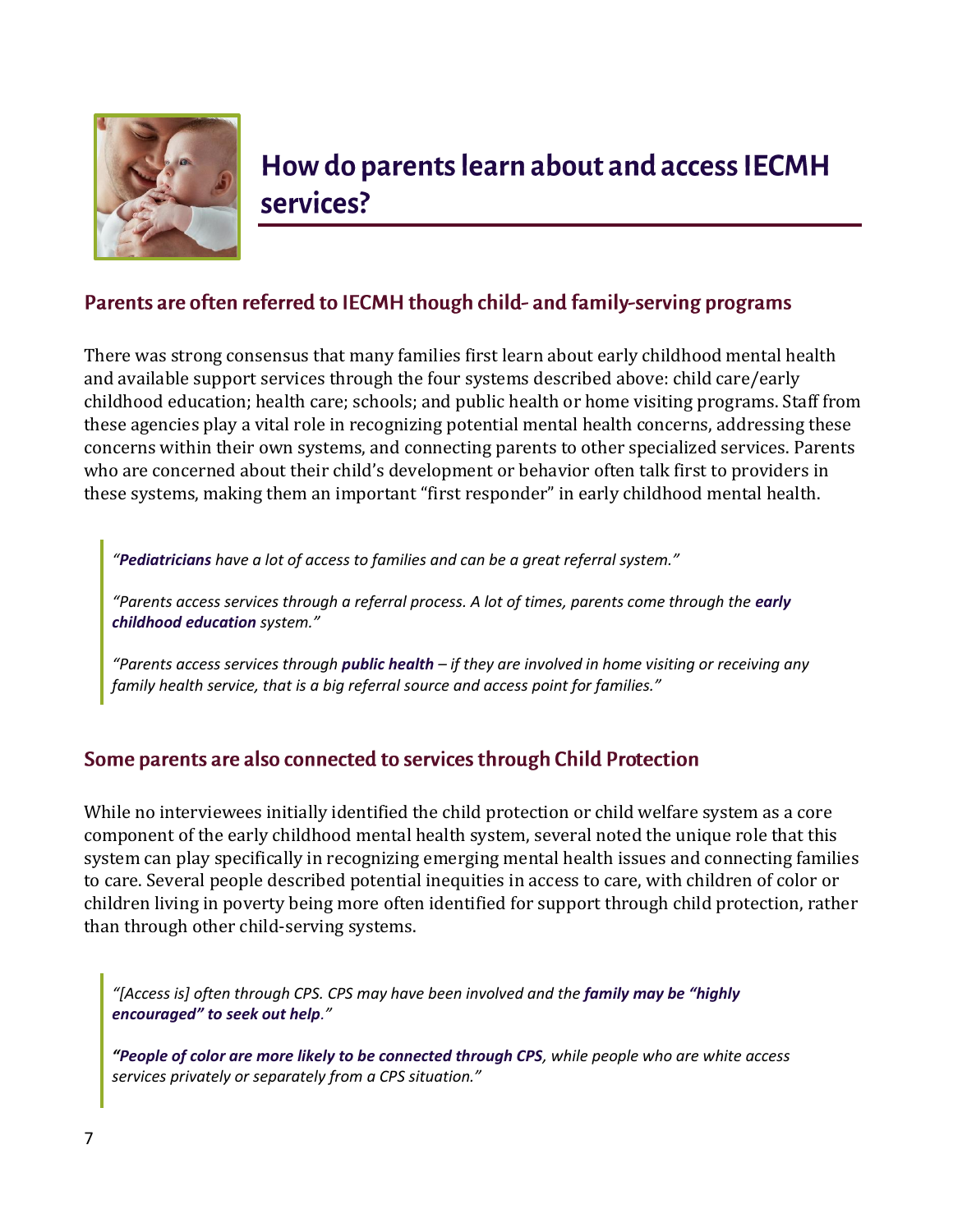*"Honestly, if you are not actively searching out support, the only way people enter [the system] is through CPS. This is especially true for kids who are younger or have parents who lack support."*

#### Screenings and Help Me Grow referrals are also important access points

Several interviewees highlighted the importance of early childhood screening as a pathway towards identifying children and families in need of support and referring them to available services. Help Me Grow was seen as an important service for screening families, even though the focus of these screenings is more broadly related to developmental status.

*"Many providers direct families to Help Me Grow to get a basic sense of what services families may qualify for."*

"[When parents] go through screenings through public health or school districts, they may be given *resources."*

*"Help Me Grow is helpful in identifying children and getting them referred for additional assessment or services."*

#### Existing services provide trusting relationships within which to make and receive referrals, but families who are not connected to services are also less likely to be identified and referred for IECMH services

Some interviewees emphasized the importance of families having trusting relationships with service providers, such as pediatricians, child care workers, or home visiting nurses. Having these connections in place helps ensure that families have someone to turn to with questions or concerns about their child.

*"Families look to us for guidance on resources. They build that trust with community organizations to help them build connections and access services."*

*"There is a lot of good information out there online from state agencies, but uptick is better if it comes through local relationships, especially for families who don't trust government agencies."*

On the other hand, several people noted that not all families have these relationships with community providers. Some families are less connected to formal services in general, using more informal supports when needed. Some families may have a lack of trust in the system or face other systemic barriers to connecting with community resources (such as services that do not align with their cultural/language background).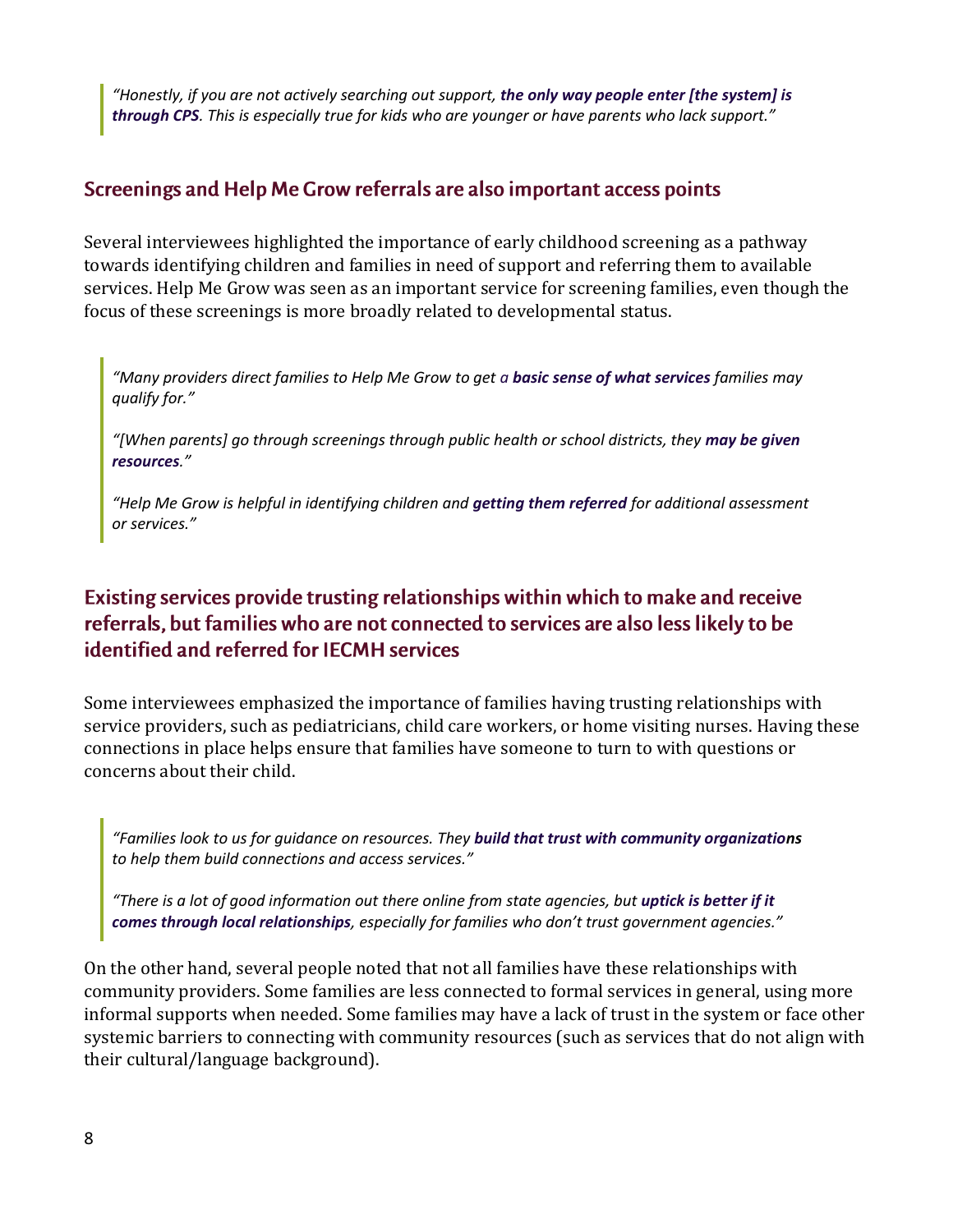*"There can be challenges [connecting to services], especially if people are further from social and economic opportunities. They may have 'system fatigue'."*

*"When people sign up for other services, that's a time when they can sign up to mental health support. However, it may not be a way to reach those who are not connected to services."*

#### Many parents rely on their own research and word-of-mouth contacts to learn about **IECMH** services

While some families may connect to IECMH services through service providers, interviewees agreed that many families who are concerned about their child must do their own research to learn about services. Many parents turn to the Internet or to friends or family to look for help. Several interviewees highlighted this as an equity issue as well, noting that parents with more time and resources (and fewer language barriers) will be better equipped to do this research.

*"If families happen to talk to someone, they may be connected through word of mouth. They may learn enough to make the connection on their own."*

*"You have to do your own research. This feeds into the inequity issue – families with more time and resources can do this."*



### How do child- and family-serving providers learn about and access IECMH services?

#### Some providers lack knowledge about IECMH

Child- and family-serving providers play an important role in supporting child well-being and providing resources to parents. However, interviewees felt that some of these providers (such as child care workers, home visitors, or pediatricians) may not have strong knowledge related to infant and early childhood mental health. They may not consistently have the knowledge or experience needed to recognize and understand potential mental health concerns, or to provide appropriate guidance to parents.

*"Parents often know that something is off, and providers will think that parents just need to learn more about discipline and how to parent their child."*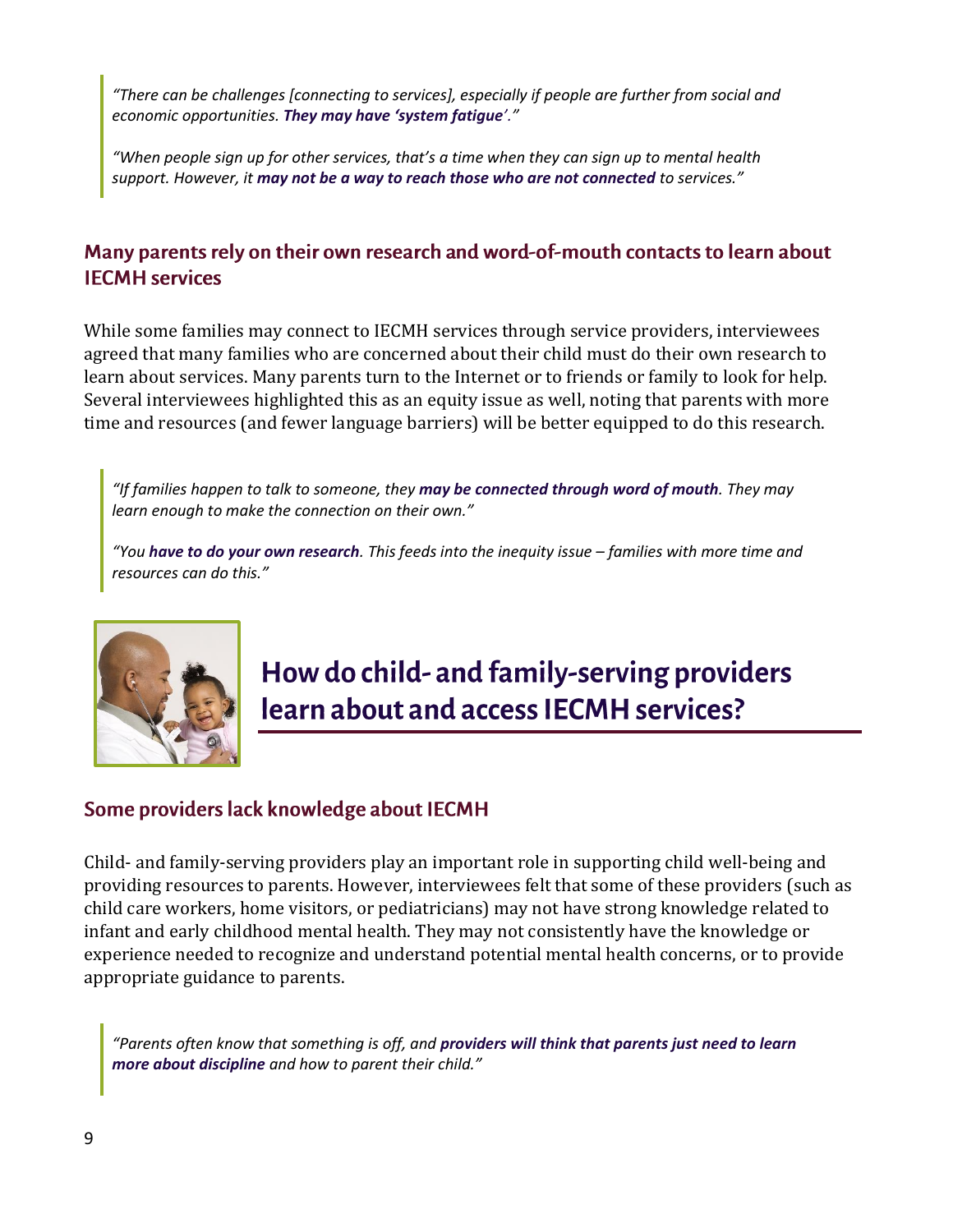*"Pediatricians would be a natural place to share information about IECMH, but I don't think they have received training to identify when there might be some presenting issues."*

#### Many providers do not know about available services

Similarly, these providers may not have the knowledge needed to refer parents to mental health services or supports. Interviewees described several factors that can contribute to difficulty knowing what is available in the community:

- **Siloed service systems**: If providers receive training, this training may be limited to resources within their own service sector. For instance, pediatricians may learn what other resources are available through their health care network, but are less familiar with other community-based programs.
- **Changing array of available services**: Services may evolve due to changes in funding, staffing, or local initiatives. It can be difficult for providers to stay abreast of services that are being added or discontinued.
- **Lack of consistent training**: Several interviewees felt that it was difficult for providers to receive training, such as continuing education opportunities. While some trainings may be offered, it was seen as inconsistent and not centrally coordinated or managed.

*"The process for educating professionals isn't well-defined. There isn't one entity that takes the lead and does education for the providers."*

*"I can't keep up with who is available because programs come and go so quickly."*

*"We've become pretty siloed in our disciplines and not aware of all the systems that are available."*

#### Some supports help providers learn about services, but they are not universally available

Interviewees did identify several strategies that help child-serving providers learn about infant and early childhood mental health services. Several highlighted the importance of child care consultation, which is a model supported by the MN Department of Human Services. This model engages trained consultants to support child care workers and some others in promoting the social emotional development of young children through training and reflective consultation. While the primary focus of consultation is not to make referrals to community agencies, several interviewees felt that these local trained consultants played an important role in helping child care providers know what services were available to support families.

Other interviewees described a variety of locally-driven initiatives that helped providers know what services exist in their community for families. Some highlighted the role of local mental health or early childhood collaboratives, which brought people together to share information and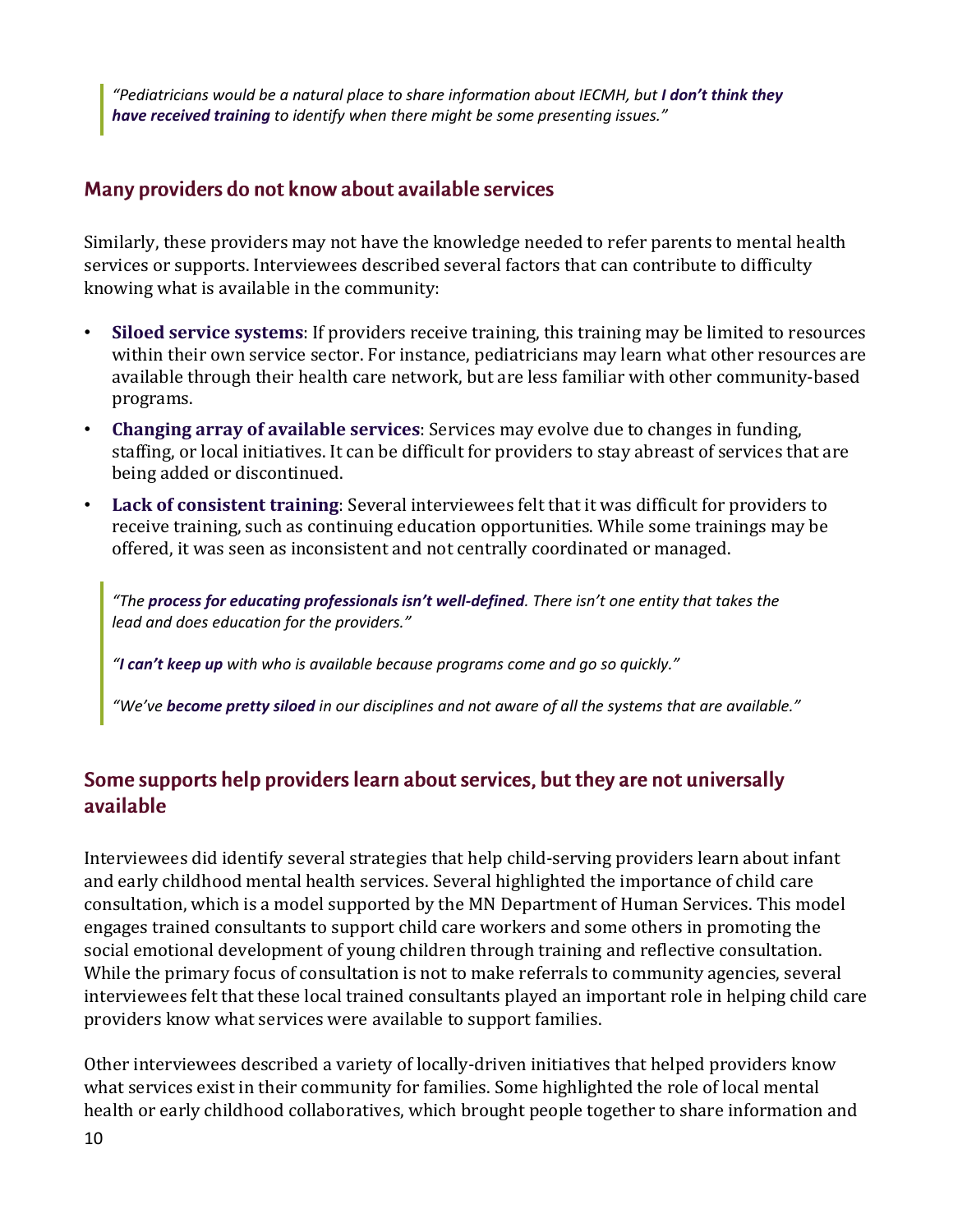resources. Some mentioned local resource directories, with compilations of available services. These resources were described as very helpful, but also difficult to maintain over time. Finally, some people highlighted the importance of local outreach and relationship-building, describing proactive steps that they (or other local providers) have taken to share information about available services.

*"Providers can use the resource guide on our website to learn about available services."*

*"[My agency] did a lot of outreach to educate clinics about the services that we offered."*

*"[Local coalition] meets frequently and shares information about resources"*

*"For child care providers, mental health consultation has been a resource for finding services."*

#### Most providers need to do their own research to learn about local service options for **families**

As was the case for families, many interviewees felt that providers were ultimately required to do their own research to learn more about service options that may benefit their families. Some saw this as a critical part of the professionals' roles, to take the time to learn about community services and supports. Others described this as a challenge, as providers struggled to learn what was available and how to access it, often needing to do this research outside of their regular work responsibilities.

*"We have staff who intentionally conduct outreach [to learn about available services]. It's an individual priority that doesn't have continuity from district to district."*

*"A lot of the time the professionals need to do the research themselves."*

"If people are invested in and care about the work that they do, they will **look for the resources** *to help their families."*



### How can we improve awareness of and access to **IECMH** services?

Interviewees offered a wide array of recommendations to improve awareness of, and access to, IECMH services. These recommendations fell into four broad categories.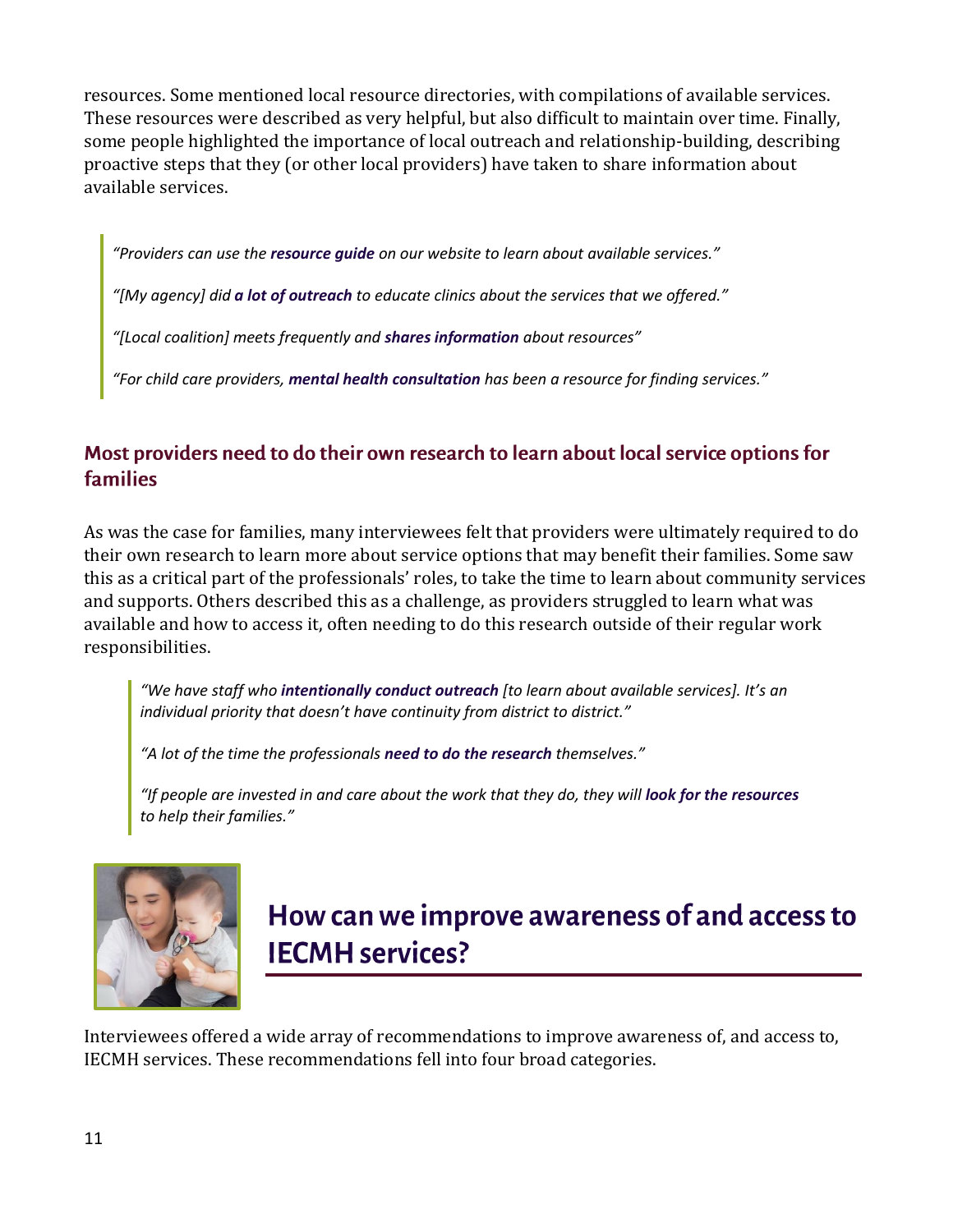#### Support families to understand infant/early childhood mental health and access  $\mathbf 1$ services when needed

The first recommendation is that services and supports should be provided to families, to help them better understand infant and early childhood mental health, and to make it easier for them to access screening or services when desired. Several strategies were suggested:

- **Develop resources for parents**, with easy-to-understand information about child development, infant and early childhood mental health, and local resources.
- **Provide navigation supports** through child-serving systems, such as health care and early childhood, to assist families in identifying and accessing services for their child and family
- **Support parental health and well-being**, with a goal of increasing opportunities to identify parents who may be experiencing stress or other issues and connect them with resources
- **Provide parenting education/support services**, to increase parent understanding of child development, build awareness of IECMH, and connect families to care as needed



#### Increase access to specialized IECMH services

The second category of recommendations focuses on building the community of mental health professionals who are able to provide developmentally-appropriate and effective interventions to young children and their families. Specific recommendations include:

- **Increasing the number of trained providers** in Minnesota, with a particular focus on building capacity in rural communities
- **Diversifying the early childhood mental health workforce**, to ensure that all families can receive care from a member of their own cultural community when desired
- **Reducing cost/time barriers to training** in evidence-based practices, to make services more accessible and to make it easier for providers to maintain certification in evidence-based practices.

### Increase provider knowledge of IECMH services and capacity to provide referrals

The third category of recommendations is to build the capacity of child- and family-serving professionals to understand IECMH and refer parents for services. Specific recommendations included:

- **Compiling and disseminating information about available services**, such as by creating resource directories to help providers identify potential supports
- **Supporting and expanding Minnesota's Help Me Connect system**, with requests that the system be inclusive of a wide array of supports to promote early childhood social and emotional well-being,
- **Building capacity** to understand IECMH, conduct screenings, and make referrals